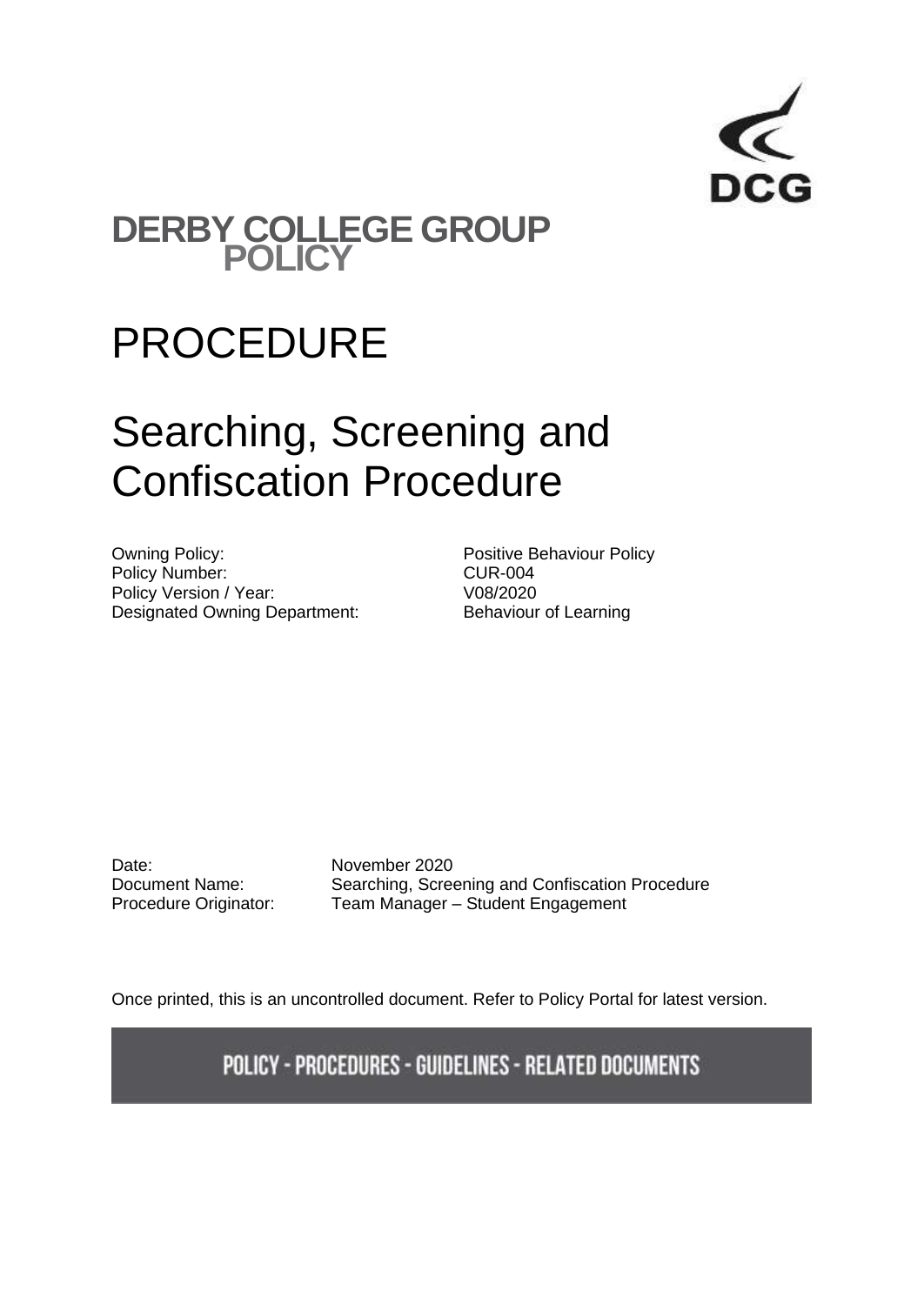# **1. Introduction**

#### **Overview**

The College also has a duty of care to ensure the health, safety and welfare of all who participate or are involved with its activities.

The Education Act 2011 further amended the Further and Higher Education Act 1992 and subsequent Acts regarding the screening and searching of students for prohibited items. There is, therefore, a need for Derby College to put in place a policy and procedure that empowers staff to act in situations in which they believe a student may be in possession of a prohibited item. This policy and supporting procedures have been produced to ensure that all staff at the College are aware of the procedures that need to be followed to ensure that searches of students are conducted in accordance with the latest powers delegated to Further Education by the Government.

Derby College has the power to carry out without consent searches of students within this procedure. The guidance covers the power of Colleges to screen students for prohibited items without suspicion and the statutory power to search students without consent when there are reasonable grounds for suspecting that the student has a prohibited item on them. This procedure should be followed when conducting both with consent and without consent searches.

It is also important to note that, under [section 8 of the Misuse of Drugs Act 1971,](https://www.legislation.gov.uk/ukpga/1971/38/section/8) it is an offence for an occupier of or individual concerned in the management of a premise to knowingly permit:

- the production of a controlled drug or psychoactive substance,
- supply of a controlled drug or psychoactive substance,
- preparation of opium for smoking and/or
- the smoking of cannabis, resin or prepared opium.

Therefore we, as employees of Derby College, are required to report incidents when we witness or become aware of any activities related to the above and takes steps to deter and prevent activities. This will, when appropriate, involve the invocation of the Derby College Disciplinary Procedure and, also when appropriate, involve contacting the Police.

#### **Intent**

The desire to maintain Derby College as an open environment to which staff, students and other members of the community have access brings with it potential dangers. The increasing prevalence of dangerous and offensive items such as weapons, and illegal substances within society in general impacts on the College, as well as it being a criminal offence to have a knife or offensive weapon in College, as is the possession of controlled drugs, the penalties for possession of which can be severe.

The main way to persuade students not to carry prohibited items, especially weapons, drugs and alcohol is to educate, especially with regards to resolving conflict without the use of weapons. Education will form part of the College's tutorial framework and will include the dangers and the illegality of carrying weapons and drugs, and the penalties that may be imposed if the law is broken.

#### **Scope**

The power to search on suspicion and without consent enables a personal search involving removal of outer clothing and a 'pat down' including the searching of pockets; but it does not include an intimate search. An intimate search can only be carried out by a Police Officer. Clothes beneath outer wear must not be removed. The privacy and dignity of the student should, as far as possible, be preserved.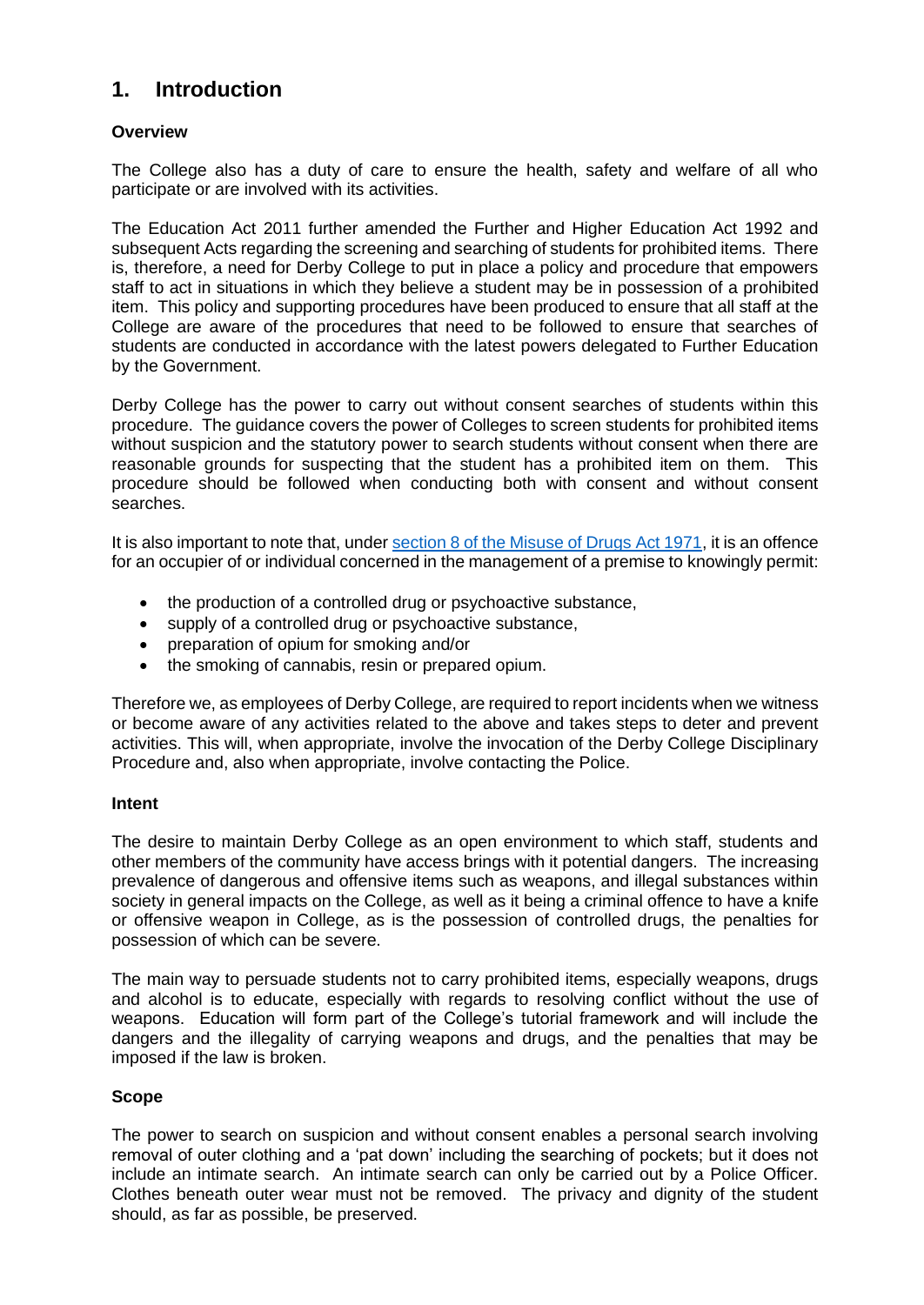Authorised persons have the power to search any goods which the student has or appears to have control of, including bags and lockers on College premises or elsewhere where the member of staff has lawful control or charge of the student.

#### **Related Legislation (if applicable)**

- [Misuse of Drugs Act 1971](https://www.legislation.gov.uk/ukpga/1971/38/contents)
- [Criminal Justice Act 1988](https://www.legislation.gov.uk/ukpga/1988/33/contents)
- [Further and Higher Education Act 1992](https://www.legislation.gov.uk/ukpga/1992/13/contents)
- [Education Act 2011](http://www.legislation.gov.uk/ukpga/2011/21/contents/enacted)
- **[Psychoactive Substances Act 2016](http://www.legislation.gov.uk/ukpga/2016/2/contents/enacted)**
- Searching, Screening and Confiscation [Advice for Headteachers, school staff and](https://assets.publishing.service.gov.uk/government/uploads/system/uploads/attachment_data/file/674416/Searching_screening_and_confiscation.pdf)  [governing bodies January 2018](https://assets.publishing.service.gov.uk/government/uploads/system/uploads/attachment_data/file/674416/Searching_screening_and_confiscation.pdf)

### **2. Procedures**

#### **Definitions (specific to procedures if applicable)**

**"Authorised Persons"** are persons authorised by the Chief Executive to carry out stop and searches including, for example Campus Operations Managers, security personnel, residential services staff, the Environmental Compliance Manager and Team Manager – Student Engagement.

"**Controlled Drug**". The Crown Prosecution Service (CPS) defines a "Controlled Drugs" as drugs:

"specified as being of Class A, B or C, as set out in Parts I, II or III of Schedule 2 to the <Misuse of Drugs> Act." [\(CPS website\)](https://www.cps.gov.uk/legal-guidance/drug-offences)

A list of currently controlled medicines and drugs can be found here: <https://www.gov.uk/government/publications/controlled-drugs-list--2>

"**Psychoactive Substance**". The World Health Organisation (WHO) defines a psychoactive substance as:

"substances that, when taken in or administered into one's system, affect mental processes, e.g. cognition or affect." [\(WHO website\)](https://www.who.int/substance_abuse/terminology/psychoactive_substances/en/)

THC oil is a psychoactive substance and therefore is judged to be inappropriate for consumption or presence on a College site, even when contained in legal and non-controlled products (non-medicines) due to its effect on cognition and mental processes as defined by the WHO above. If found on a College site items containing THC oil can be confiscated and anyone found in possession can be Timed Out as per the Disciplinary Procedure, if deemed to be appropriate and purposeful (mitigating risk, allowing for investigation and/or creating a learning opportunity).

CBD oil is not deemed to be a psychoactive substance, as per the WHO's [Critical Review](https://www.who.int/medicines/access/controlled-substances/CannabidiolCriticalReview.pdf)  [Report,](https://www.who.int/medicines/access/controlled-substances/CannabidiolCriticalReview.pdf) and does not appear to have any significant effects, positive or negative, on the people who use it; it is primarily a muscle relaxant. However, many of the "over-the counter" products that contain it are not required to have the rigorous tests that medicines are and are not regulated, leading to the amount present and the ingredients included in combination with it also being unregulated and untested. Because of the above, DCG categorises CBD oil with alcohol, as legal (for 18+) but inappropriate on a College site and therefore is a prohibited item.

For the purpose of this Procedure, "Controlled Drug" and "Psychoactive substance" are synonymous and will both be referred to as "Controlled Drug" from this point forward.

"**Offensive Weapon**" refers to an item that has the sole intention of harming another individual i.e. a blade, knife, blunt instrument, firearm etc.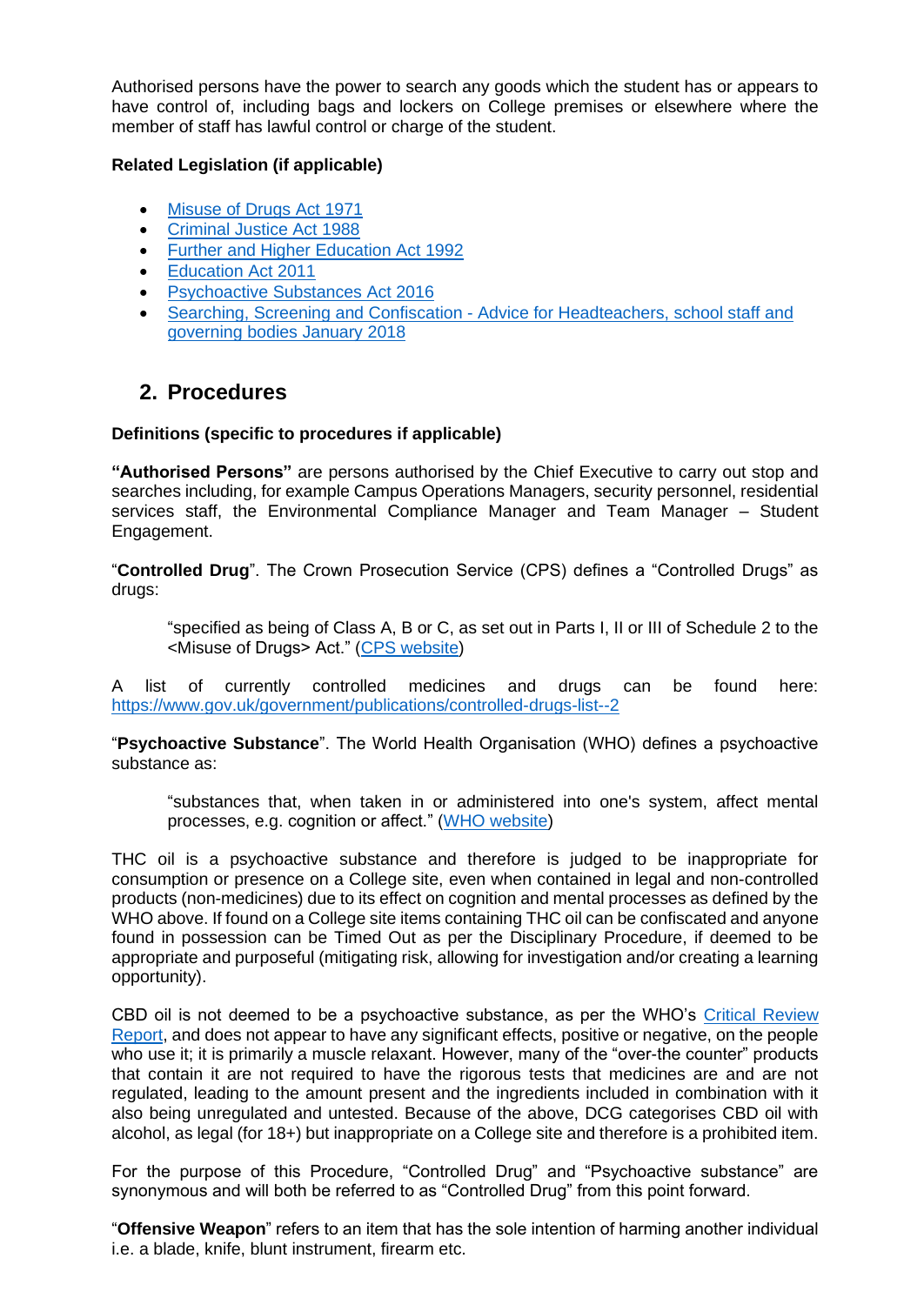**"Outer clothing"** is that clothing which is not worn next to the skin or immediately over a garment that is being worn as underwear, but does include hats, shoes, boots, gloves and scarves.

"**Premises**" when used in the context of this document refer to any Derby College Group building or site.

**"Prohibited Item"** is anything that is illegal or deemed to be unsuitable to be brought onto a College site. This includes:

- Knives and weapons
- Controlled Drugs and Psychoactive Substances as defined by the [Misuse of](https://www.legislation.gov.uk/ukpga/1971/38/contents)  [Substances Act 1971](https://www.legislation.gov.uk/ukpga/1971/38/contents) and [Psychoactive Substances Act 2016,](http://www.legislation.gov.uk/ukpga/2016/2/contents/enacted) including vape oils and any other products containing any other substance listed in the above acts
- Products containing TBC (Tetrahydrocannabino) oil and/or CBD (Cannbidiol) oil (see "Psychoactive substances for further clarity)
- Stolen items
- Alcohol\*
- Tobacco and cigarette papers\*
- Fireworks\*
- Pornographic images\*
- Any article that a member of staff reasonably suspects has been, or is likely to be used:
	- To commit an offence
	- To cause personal injury to, or damage to the property of, any person (including the student).

NB: A without consent search cannot be conducted on a student who is 18 years of age or older for any item marked with an '\*'.

**"Random screening"** is screening undertaken on an occasional basis for a randomly selected group or students to act as a deterrent.

"**Reasonable in the circumstances"** means using force to prevent harm, further harm or, when absolutely necessary, to retain an individual, but no more force than is necessary to fulfil these aims.

**"Screening (no contact or low contact screening)**" is undertaken using a hand-held metal detector which is a no contact or low contact method.

**"Search Kit"** is the equipment that is stored at every reception for conducting a screen and search. These kits include a hand-held metal detector, evidence bags, permanent marker, sharps gloves, a guidance sheet for screening, searching, confiscation and storage of finds and copies of relevant forms.

"**Weapon**" can refer to any item or object, whatever its primary purpose, that has been used, is suspected to have been used or suspected to have the intended use to harm another individual.

**"With consent search"** is where consent is given by the student or individual to be searched by an authorised person.

**"Without consent search"** is where the College uses its statutory power to search where there are reasonable grounds for suspecting that a student has a prohibited item in their possession. The power to search also applies where there are reasonable grounds to suspect that a student is in innocent possession of a prohibited item. An authorised person exercising this power may use such force as is reasonable in the circumstances for exercising the power. The College will only use the power of a without consent search if all other options have been exhausted.

#### **Stages of Searching, Screening and Confiscation process**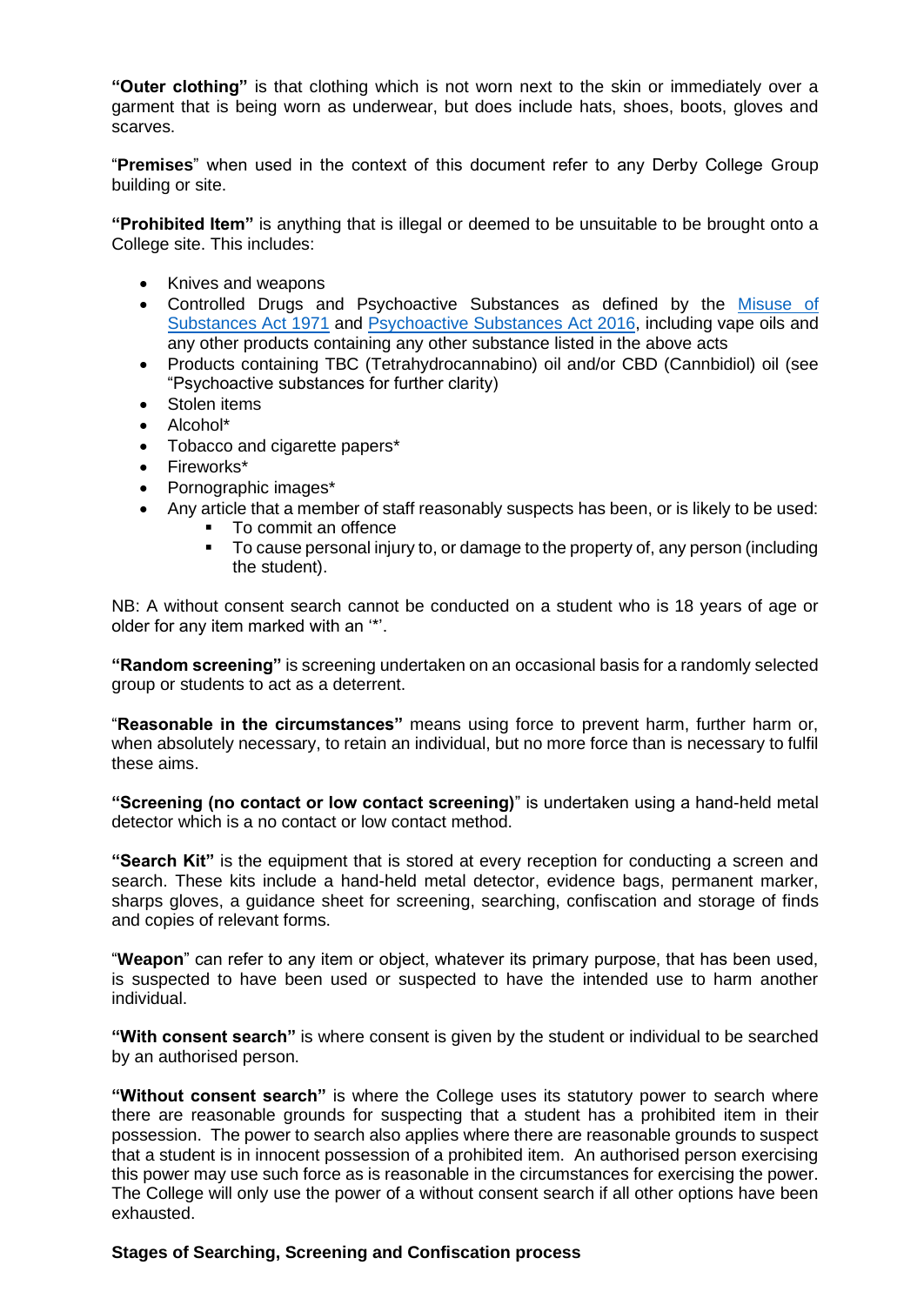### **Stage 1: Suspicion**

On first suspicion, an appropriate person can be contacted, who will arrange for a search to be carried out. If an employee is unsure of their suspicion, they should first seek the advice of a colleague or manager to confirm their suspicion. Once a suspicion is certain or confirmed an appropriate employee should be contacted in the following order to organise a screen and search:

- Student Experience and Progression Coach Coordinator for site
- Team Manager Student Engagement
- Head of Behaviour for Learning
- Facilities and Site Services Manager
- Site Reception

N.B attempts should be made to contact the relevant employees in the above order, not moving through the list until a thorough attempt has been made to contact the highest priority employee.

The person organising the screen and search will give the available details to an authorised person who will then collect the search and screen kit from the site reception, identify a person to act as witness and then follow the relevant actions to carry out the screen and search (see Section 4 for guidance).

The Chief Executive can require students to undergo screening and/or searching for weapons and other prohibited items without suspicion as part of the College's ongoing commitment to a safe, healthy and supportive environment.

#### **Stage 2: Questioning**

Where staff suspect a student is carrying a prohibited item they can seek to allay their concerns by first questioning the student.

If questioning a student confirms the suspicion that a prohibited item is being carried the student will be asked to surrender it. Staff should remind the student of the key points of the College Code of Conduct, and the law.

#### **Stage 3: Consent**

#### **Stage 3.1 Requesting Consent**

If the above have been tried and it is still felt that the student is carrying a prohibited item, the staff member may ask the student to consent to a search. In a with consent search, the statutory constraints on a without consent search do not apply, but the College will follow them.

#### **Stage 3.2 If Consent is Refused**

If suspicion remains and the student does not surrender the item, a without consent search will be conducted. Likewise, the Police should always be called when it is felt that the situation is unsafe, such as undue violence is threatened.

If a student refuses to be screened the Head of the Campus (or nominated deputy) may refuse to have the student on the College site or on an off-site educational visit, with the refusal being dealt with as a disciplinary matter.

#### **Stage 4: Screening and Searching**

Searches on suspicion and without consent may start with screening as the detection of a possible prohibited item may encourage the student to agree to a search or surrender the object.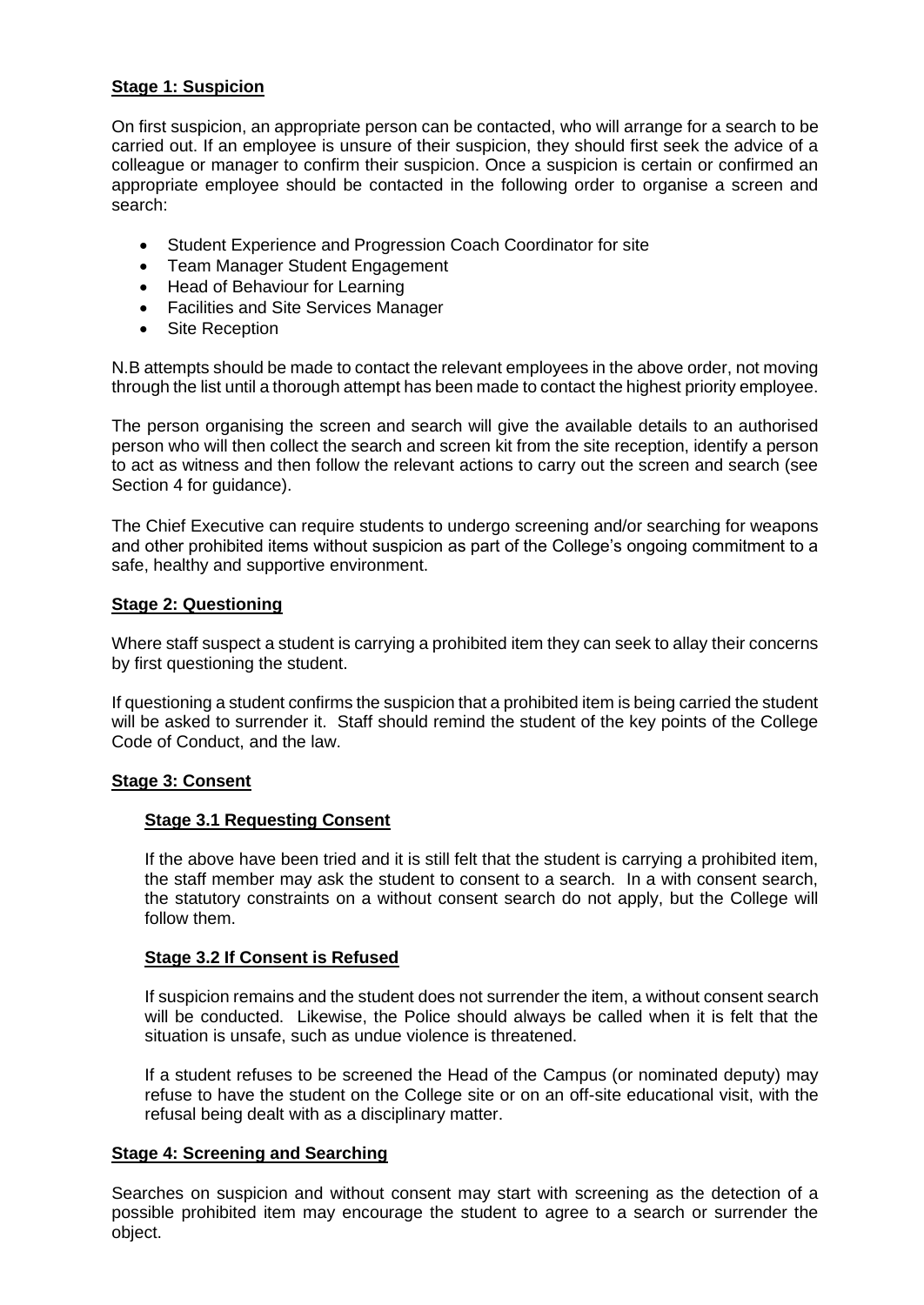Searches on suspicion and without consent may start with screening as the detection of a possible prohibited item may encourage the student to agree to a search or surrender the object.

The person conducting the search must be the same sex as the student being searched. A second adult must always be present during a search who should also be of the same sex as the student, if it is reasonably practicable to do so.

However, a search can be conducted by a person of the opposite sex to the student where the searcher reasonably believes that there is a risk that serious harm will be caused to the student if the search is not conducted immediately and where it is not reasonably practicable to summon another member of staff.

#### **Stage 5: Recording Keeping**

It is important to remember that a student with a prohibited item on College premises may be breaking the law and consequently there may be legal proceedings that follow, therefore it is important that a record is kept of all incidents where searches are undertaken.

In the case of a without consent search based on suspicion or a 'with consent' search where something is found this record should include:

- Name, sex, ethnicity of every student searched
- Grounds of suspicion
- Time and place
- Who searched
- Who else was present
- The use of any reasonable force and why it was used
- How the search began and progressed
- The student's responses and how staff managed them
- Outcomes and follow up actions

#### **Stage 6: Confiscation of 'finds'**

A person carrying out the search may seize any of the following:

- Anything which that person has reasonable grounds for suspecting is a prohibited item
- Any other thing which that person has reasonable grounds for suspecting is evidence in relation to an offence

These may include:

- **Alcohol:** May be retained and disposed of, together with its container.
- **Controlled drugs:** If the quantity found gives the searcher reason to believe that the person being searched may be selling the drugs to others the police should be called immediately. However, if the quantity found gives the searcher reason to believe that it is for personal use only, the searcher may dispose of it accordingly and record that the confiscated items have been disposed of. (If disposing of a confiscated item this should be undertaken in front of a witness.) Staff may seize substances that they believe may be a controlled drug.

When determining whether there is good reason to dispose of a controlled drug or to return a stolen item to its owner, retain or dispose of it, the searcher must have regard to any guidance issued by the Secretary of State. (Staff who have undergone search training have received guidance on this.)

**Stolen property:** Must be delivered to a police constable as soon as is reasonably practicable if a theft has been reported to them. However, it may be returned to its owner (or, if returning it to its owner is not practicable), retained or disposed of if the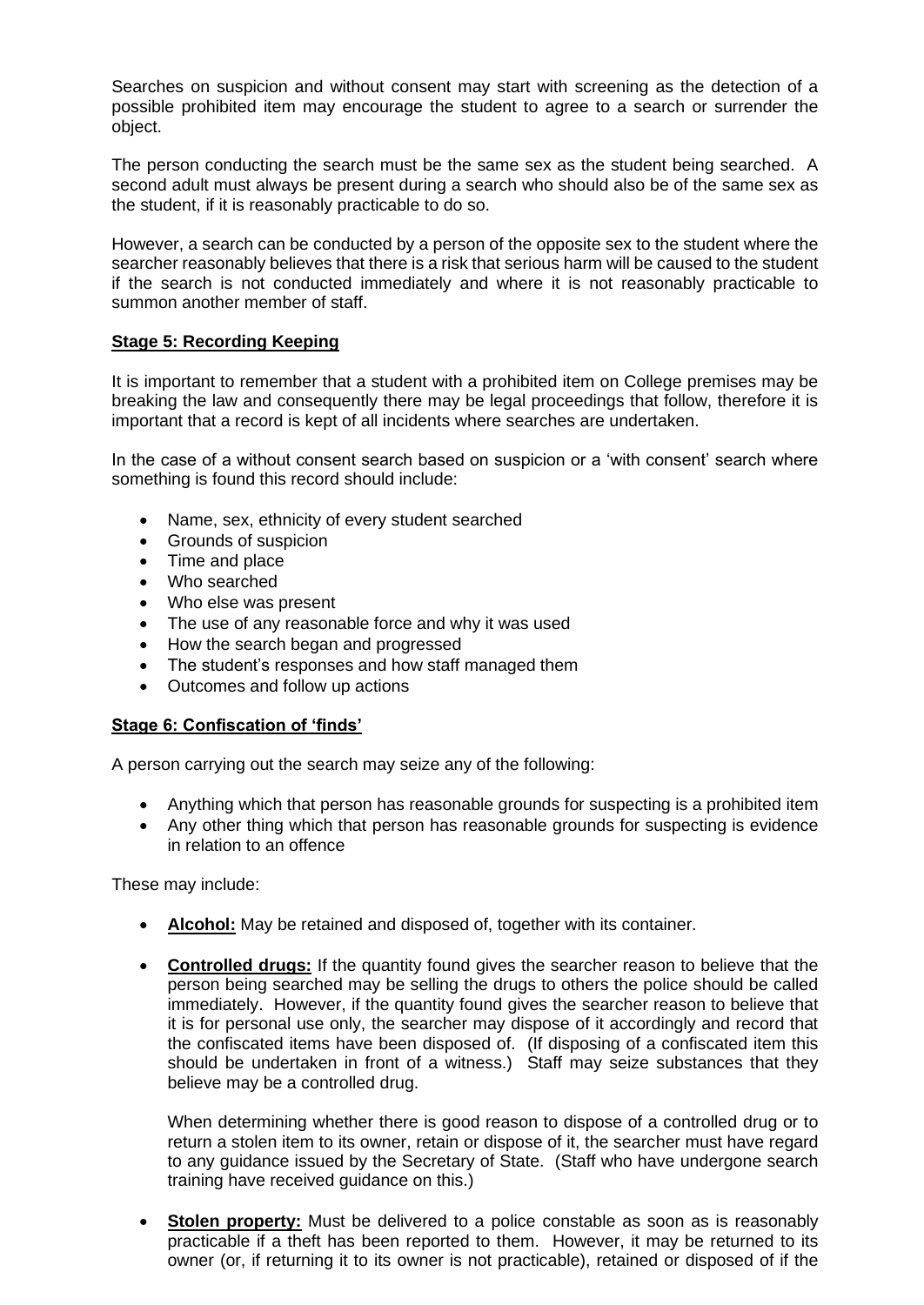searcher thinks that there is a good reason to do so once an investigation has taken place.

- **Offensive weapons:** An article to which [section 139a of the Criminal Justice Act 1988](https://www.legislation.gov.uk/ukpga/1988/33/section/139A) applies (knives or blades, etc) or an offensive weapon must be delivered to a police constable as soon as reasonably practicable. (If offensive weapons are found contact the police for further advice.)
- **Electronic devices:** Any data or files on a device can be examined or erased if the member of staff reasonably suspects that the data or file on the device in question has been, or could be, used to cause harm, to disrupt teaching or to break College policy and codes of conduct.

If inappropriate material is found on a device it is up to the lead search officer to decide whether they should delete the material, retain it as evidence or whether the material is of such seriousness that it requires the involvement of the police.

Staff are protected in law from liability in any proceedings brought against them for any loss of, or damage to, any item they have confiscated, provided they acted lawfully.

#### **Stage 7: Safe storage of 'finds'**

Where a prohibited item is found within the process, item(s) should be stored and recorded safely and consistently on every site.

At the point of confiscation, the item(s) should be put into an "Evidence Bag" and on this bag should be written student ID number and name, date, time, description of item and location of search. These bags will be available in every search and screen kit on every site.

Confiscated item(s) should be stored in a designated place on the site where it was confiscated and recorded as being stored by two members of staff: the individual who has confiscated the item; and a key holder for where it is stored (in most cases this will be the Facilities Management Supervisor or their designate). The record of the items stored - the **Confiscated Item Storage Form** (see **[Appendices](#page-9-0)** of this document) - within the receptacle should be locked in the receptacle with the confiscated items.

To store these finds, an Authorised Person should contact the Facilities Management Supervisor for the site and make arrangements for the above actions to take place.

Wherever possible any confiscated item(s) should only be retained for a maximum of 10 days, after which all investigative and disciplinary processes should be completed. Once the item(s) are no longer necessary for investigative or evidence purpose they should either be returned to their owner, if appropriate, or safely disposed of, as per this procedure.

If a decision is appealed, an item can be stored for a longer period than the maximum 10 day, infinitum until a satisfactory conclusion is reached.

#### **Stage 8: Disposal of 'finds'**

When an item is no longer required for investigation or evidence, and it is not appropriate for the item to be returned to their owners, it will need to be disposed of safely and responsibly. This should be witnessed by two people and recorded on a **Confiscated Item Disposal Form** (see appendix) which will need to be stored securely in the receptacle. The date of disposal (or return) should also be logged on the **Confiscated Item Storage Form** (see appendix).

#### **Non-Search 'Finds'**

Prohibited items may also be found by any employee outside of searching and screening procedures. If a prohibited item is found where it can be clearly linked to an individual or group, then this individual or group should be searched for further items following the processes above.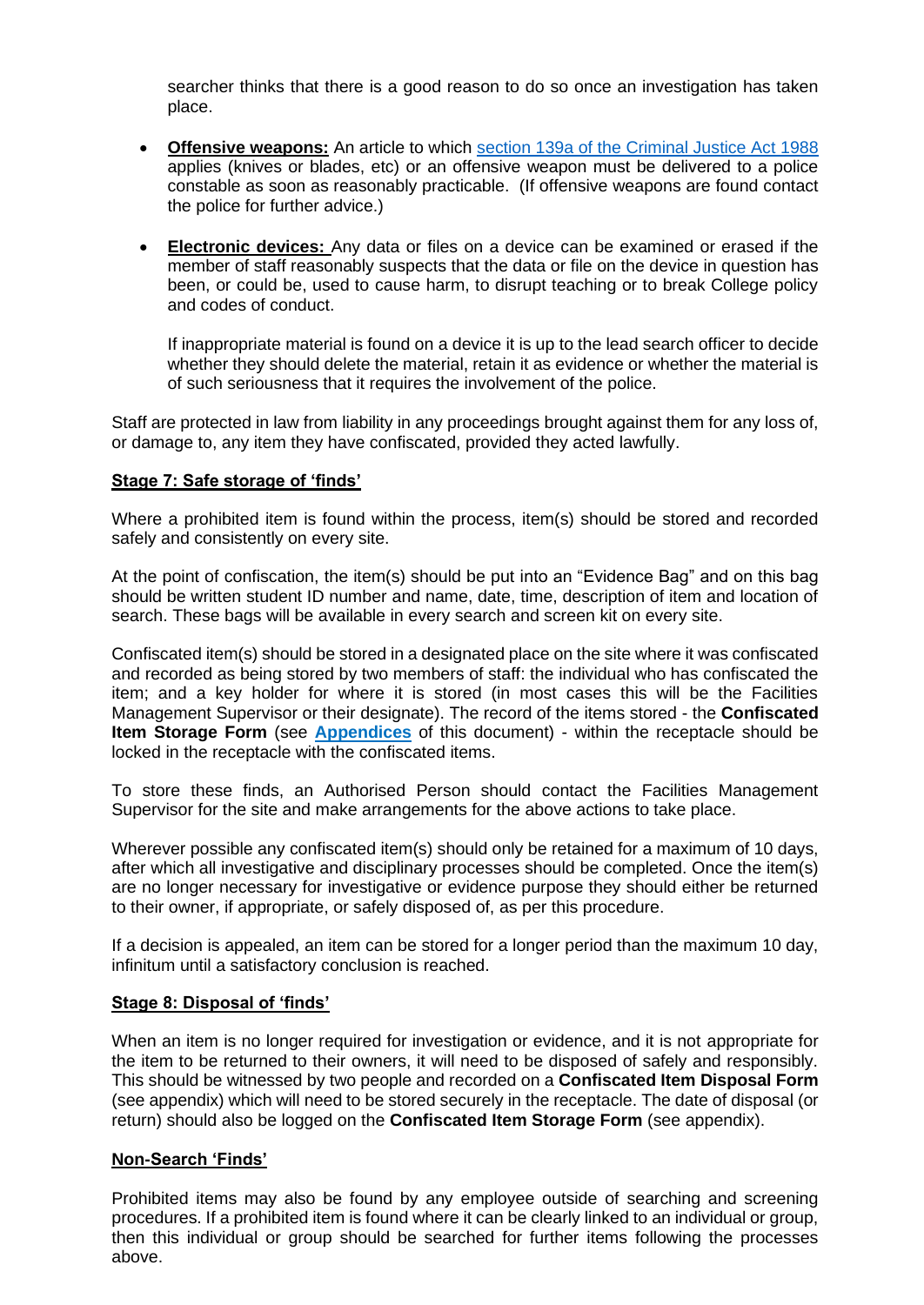If a prohibited is found and cannot be directly linked to an individual or group (i.e. it is found in a location where no one is present or can be identified as having been in the area prior to find) this should be reported to the Team Manager Student Engagement or Facilities and Site Services Manager to record and store. These finds will be recorded on an online form.

This information will be used to identify any "hotspots" or areas of concern for awareness and/or further investigation.

#### **Responsibility (positions and specific responsibilities)**

#### **Authorised Person**

An appropriately trained person who is responsible for:

- conducting a search or screen
- recording the details of a search
- confiscating prohibited items as necessary
- safe disposal of confiscated items and/or
- working with a receptacle key holder to store and record a prohibited item.

An Authorised Person can also be a Receptacle Key Holder, however they cannot perform both roles simultaneously.

#### **Facilities Management Supervisor**

The Facilities Management Supervisor is the person on each site who has access to a sitebased receptacle where confiscated items are stored. They, with an authorised person, are responsible for the safe storage and recording of confiscated items.

A Facilities Management Supervisor can also be an authorised person, however they cannot perform both roles independently i.e. if they have been the authorised person conducting the search, they will require another person to witness the storage of finds.

# **3. Training**

As part of the College's duty of care it is the responsibility of the Chief Executive to ensure that all staff are given appropriate training and guidance before being authorised to conduct searches. Training should be undertaken by a competent and qualified trainer. No member of staff will conduct any form of search unless they have received the appropriate training.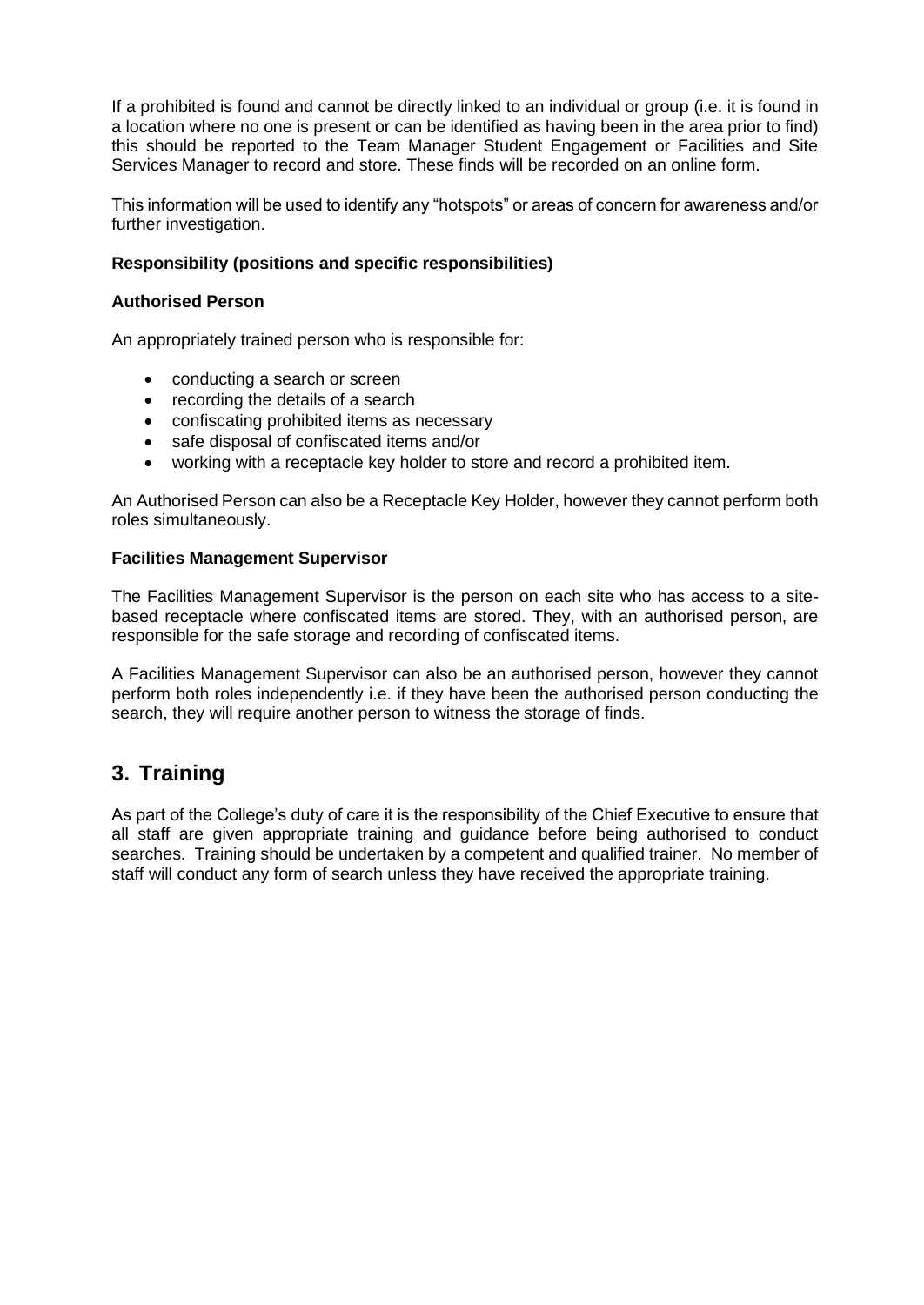# **Guidelines**

### **Screening/Searching Procedure for authorised persons**

On receipt of instructions and details re: screen and search, an Authorised person will:

- 1. Identify appropriate employee to accompany as witness of screen and search.
- 2. Collect Search Kit from site reception and check all necessary items are present.
- 3. Identify a suitable location that is discreet and safe to conduct the screen and search.
- 4. If student is not already awaiting the screen and search, arrangements should be made for the student to be collected from their location and for them to be transported to the location identified in step 3 as discretely as possible.
- 5. On arrival in the search location, identify yourself to the student and explain why the screen and search is taking place. They may dispute the reasons for this suspicion but simply state that we are conducting the search based on the information available and that if no prohibited item is found and if they do not pose a risk of harm to anyone (including themselves) then nothing else will happen.
- 6. Ask the student if there is anything in their possession that they should not have and if the say "yes" ask them to hand these over immediately before continuing to step 7. through steps. If they say "no", continue to step 7.
- 7. Ask the student to remove all the contents from their pockets and place them on a table or in a tray.
- 8. Bulky outdoor clothing should be removed and bags should be placed to one side, out of reach, but within view of the student.
- 9. Inform the student that you will now start the screen and search. If the student gives consent, continue to step 11.
- 10. If the student refuses, please explain that we have a legal right to search anyone on our premises as per the Education Act 2011. If they continue to refuse then do not use reasonable force to search but explain that if they continue with their refusal then the Police will be called and explain that they have more powers and rights to search than we do. Reasonable force can be used to detain the student, however if there is any risk of harm to the student, other students or employees, then the student should be allowed to leave the room, but be escorted from site, informed that they will be timed out and that a Student Engagement Review will be organised which may lead to disciplinary action.
- 11. If/when consent is given, ask the student to stand as in Figure 1 and use a hand-held metal detector as indicated in Figure 1.
- 12. Investigate any alarm, asking the student to remove any items found during the screening. For your own safety, do not put your hands in pockets where you cannot see what is present.
- 13. Proceed with a body search, particularly if there is reasonable suspicion, padding your hands on the student's outer-clothing, as per your training, to ascertain if any items are present. Avoid uncovered and sensitive areas.
- 14. Search items on the table or in the tray, any bags (see separate guideline) and/or outdoor clothing.
- 15. Return goods to the student other than those that have been confiscated because they are prohibited items.
- 16. If prohibited items have been found, seal each item separately in an evidence bag, recording information on the bag with the permanent marker and complete "Search Record" making sure that all relevant parties sign the form.
- 17. If all steps of these guidelines have been followed and prohibited items have not been found, please contact the person who organised the search for what to do next e.g. student returning to class, search of other individuals or groups etc.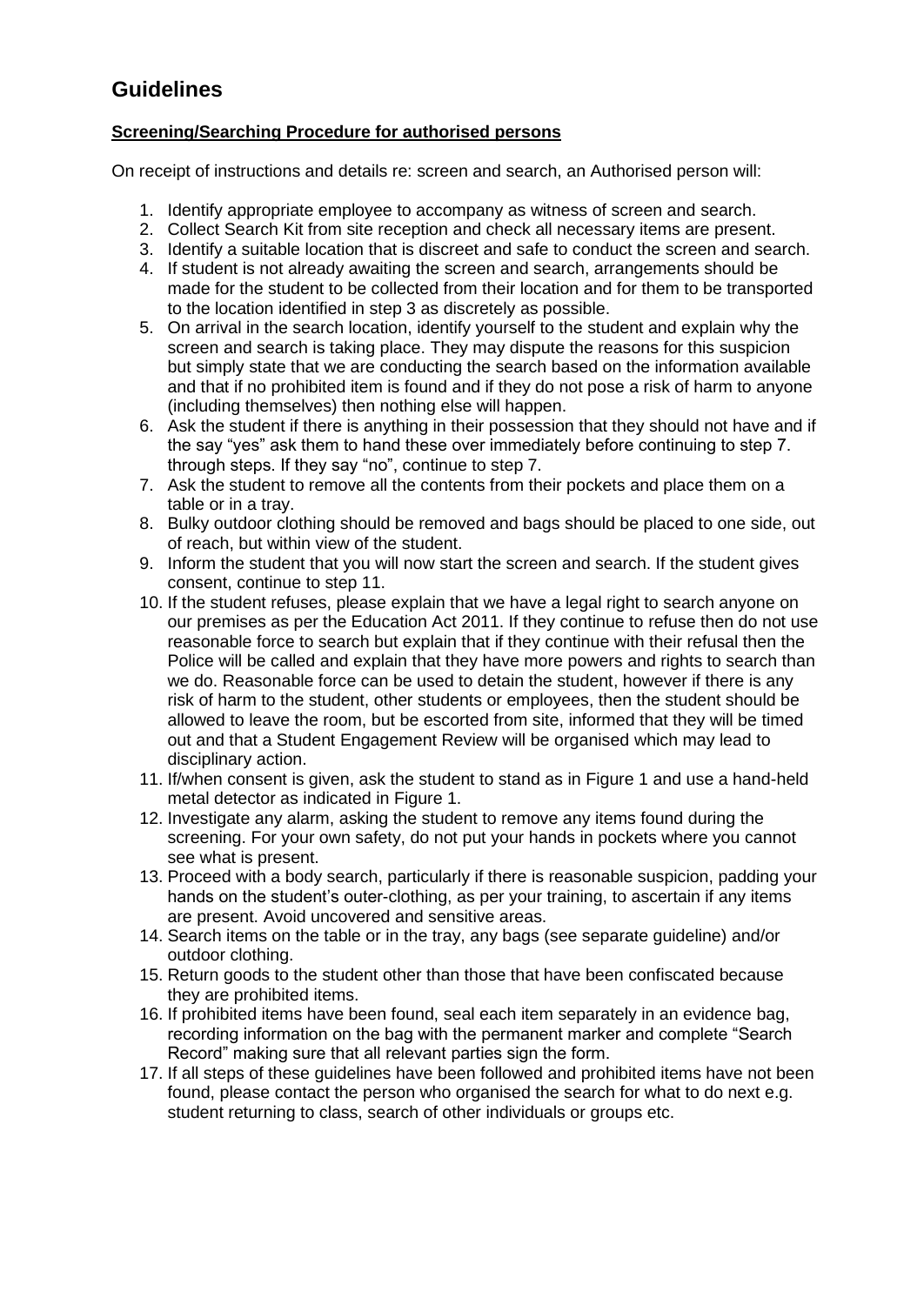

### **Searching Bags**

- 1. Ask the student if there is anything in the bag which they should not have or may cause injury.
- 2. Take each item out of the bag one at a time and search it, placing it in a tray or receptacle nearby, within view of the student.
- 3. When everything has been emptied out of the bag, carefully search the bag itself.
- 4. Check all internal and external pockets and compartments, internal base, exterior and straps.
- 5. Invite the student to return the items to their bag, other than those that have been confiscated because they are prohibited items.

**Storage of Finds** (see Stage 7 of Operating Procedure for further information)

If prohibited items are found an authorised person will:

- 1. Seal items separately in an evidence bag and record all information as per the search and screen guidelines.
- 2. Contact the Facilities Management Supervisor for the site.
- 3. Witness the items being securely stored.
- 4. Complete a Confiscated Item Storage Record.
- 5. Send Search Record and Confiscated Item Storage Record to Team Manager Student Engagement.

# <span id="page-9-0"></span>**1 Appendices**

# **Contents**

- Search Record Form
- Witness Statement
- Confiscated Item Storage Record
- Confiscated Item Disposal Record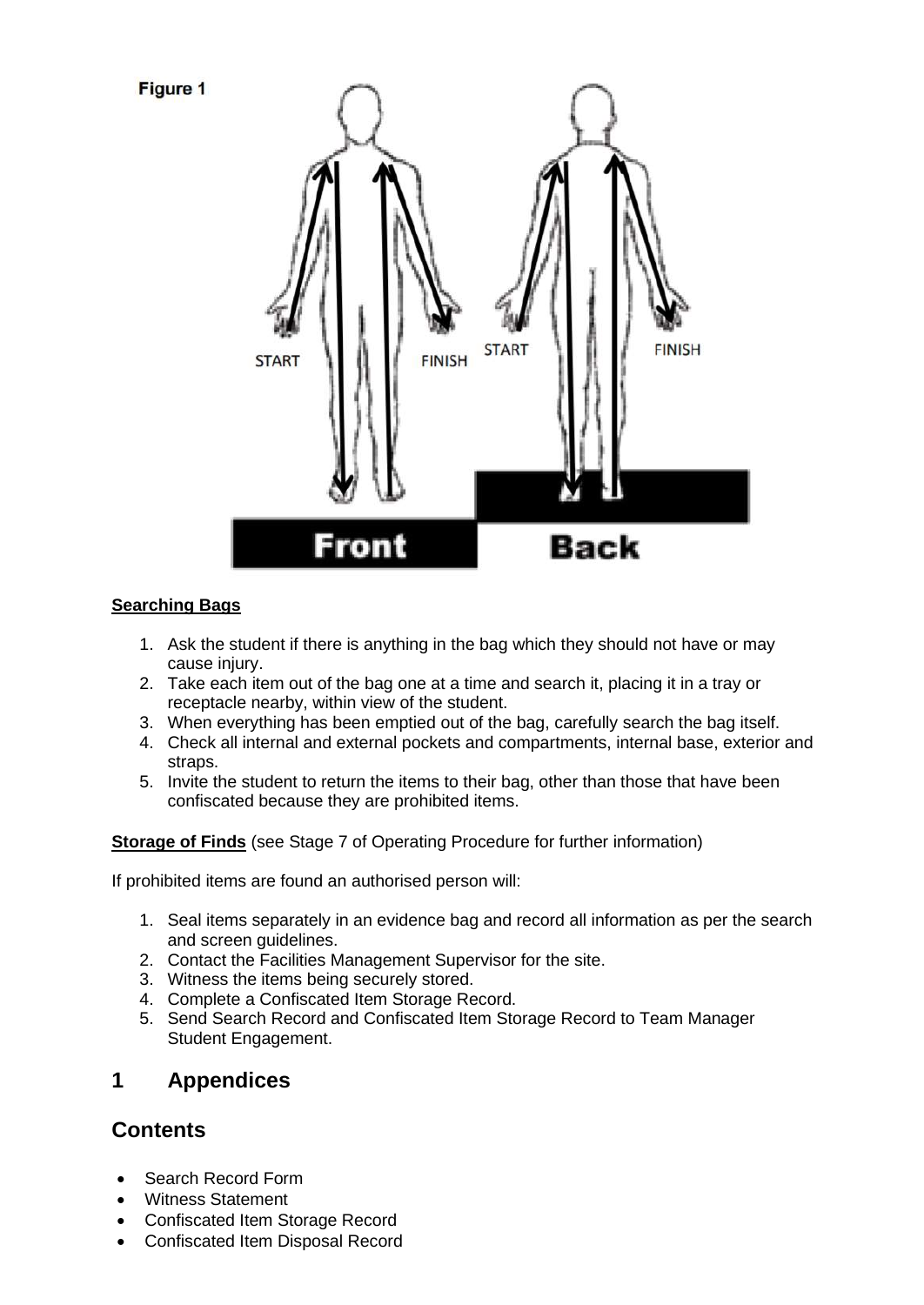# **Search Record**

| Name of Student:      | <b>Student Number:</b> |  |  |  |  |
|-----------------------|------------------------|--|--|--|--|
| Sex:                  | Ethnicity:             |  |  |  |  |
| Date of birth:        | Contact details:       |  |  |  |  |
| Grounds of suspicion: |                        |  |  |  |  |
|                       |                        |  |  |  |  |

| Date and time of search:       | Location:       |
|--------------------------------|-----------------|
| Person undertaking the search: | Others present: |

Reasonable force used: Yes / No

If Yes, why was it used?

Search details:

Items seized:

I confirm that the above items were found in my possession.

Student's signature

Evidence Bag Reference No.:

Outcome/Follow up action:

Signature of Authorised Person: Date:

Actions completed and signed off: (Team Manager Student Engagement)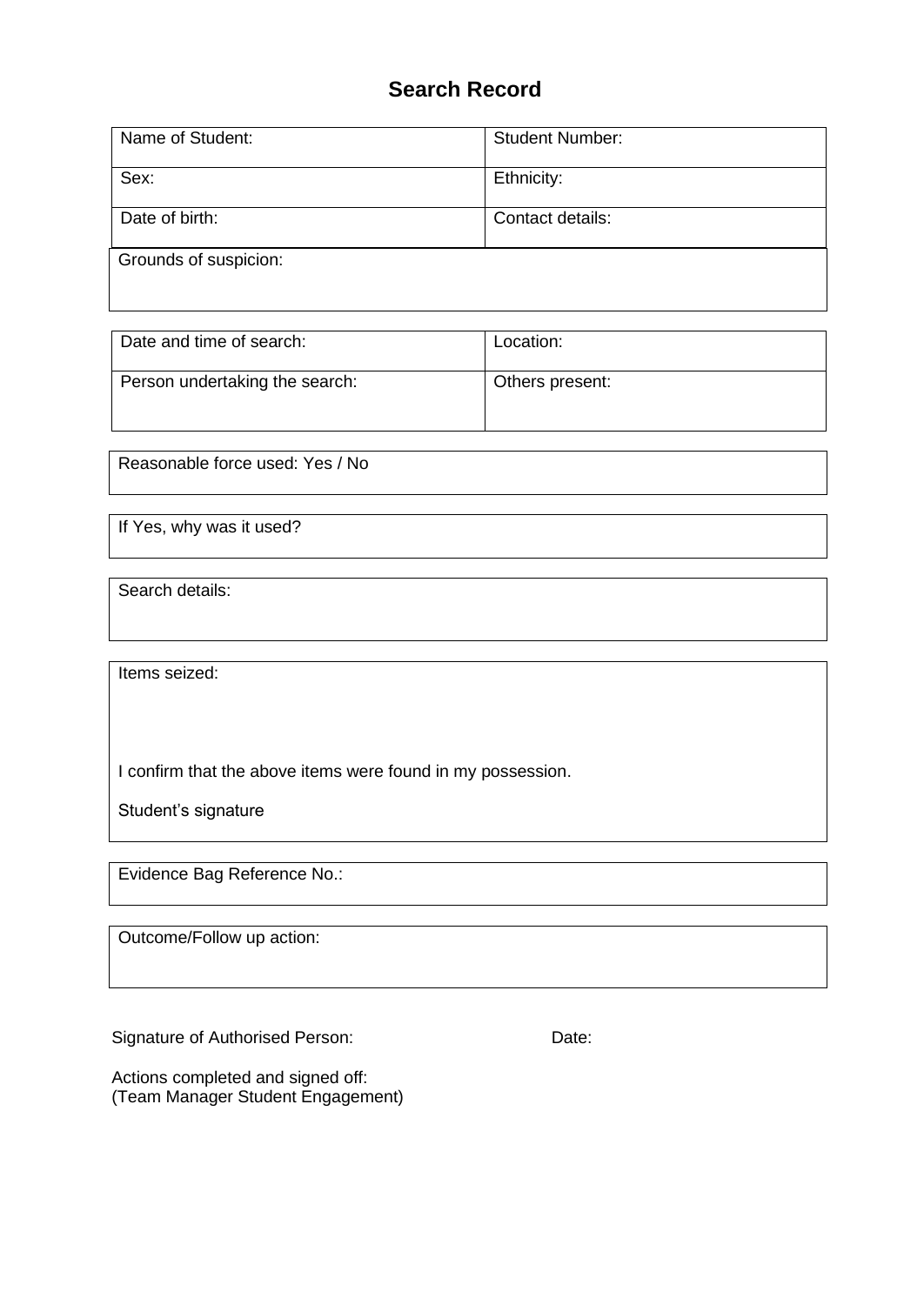# **Witness Statement**

Statement of:

Age if under 18: (If over 18 insert 'Over 18')

Occupation:

Telephone/Mobile number:

Email address:

Home address:

This statement (consisting of page(s) each signed by me) is true to the best of my knowledge and belief and I make it knowing that, if it is tendered in evidence, I shall be liable to prosecution if I have wilfully stated in it anything which I know to be false or do not believe to be true.

Signature: Management of the Signature:

Date: **Date: Date: Date: Date: Date: Date: Date: Date: Date: Date: Date: Date: Date: Date: Date: Date: Date: Date: Date: Date: Date: Date: Date: Date: Date: Date: Date:**

#### **Signature:**

Witness Statement – continuation page

**Signature:**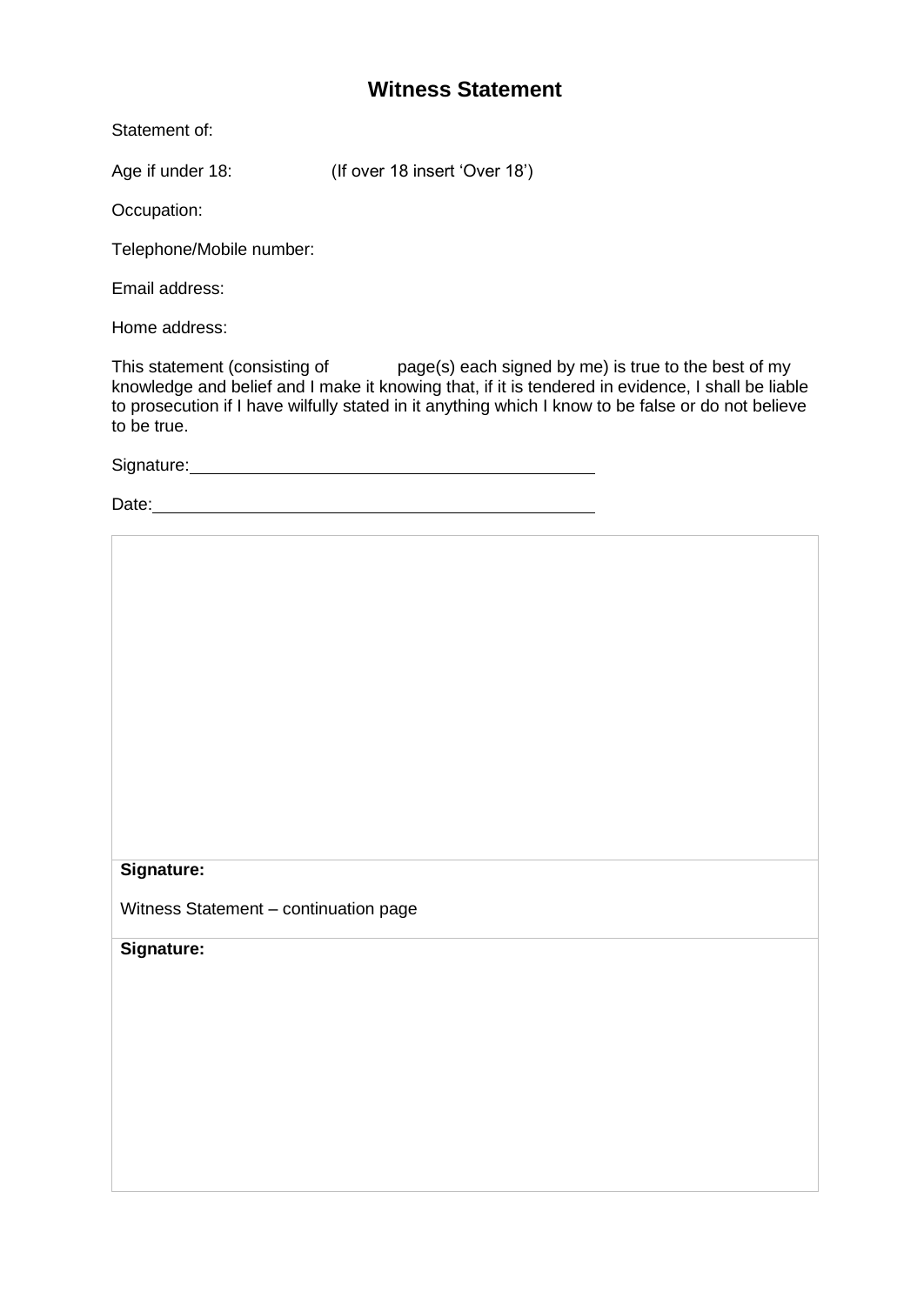### **Confiscated Item Storage Record**

*Please enter each confiscated item individually.*

# **Site: Sheet No.:**

| <b>Date</b> | <b>Time</b><br>(24hr) | <b>Authorised</b><br>Person | <b>Key Holder</b> | <b>Evidence Bag</b><br>Reference No.<br>(above barcode) | Date of Return<br>(R) or Disposal<br>(D) |
|-------------|-----------------------|-----------------------------|-------------------|---------------------------------------------------------|------------------------------------------|
|             |                       |                             |                   |                                                         | $R$ (please circle) $D$                  |
|             |                       |                             |                   |                                                         | $R$ (please circle) $D$                  |
|             |                       |                             |                   |                                                         |                                          |
|             |                       |                             |                   |                                                         | $R$ (please circle) $D$                  |
|             |                       |                             |                   |                                                         | $R$ (please circle) $D$                  |
|             |                       |                             |                   |                                                         | $R$ (please circle) $D$                  |
|             |                       |                             |                   |                                                         | $R$ (please circle) $D$                  |
|             |                       |                             |                   |                                                         | $R$ (please circle) $D$                  |
|             |                       |                             |                   |                                                         | $R$ (please circle) $D$                  |
|             |                       |                             |                   |                                                         | $R$ (please circle) $D$                  |
|             |                       |                             |                   |                                                         | $R$ (please circle) $D$                  |
|             |                       |                             |                   |                                                         | $R$ (please circle) $D$                  |
|             |                       |                             |                   |                                                         | $R$ (please circle) $D$                  |
|             |                       |                             |                   |                                                         | $R$ (please circle) $D$                  |
|             |                       |                             |                   |                                                         | $R$ (please circle) $D$                  |
|             |                       |                             |                   |                                                         | $R$ (please circle) $D$                  |
|             |                       |                             |                   |                                                         | $R$ (please circle) $D$                  |
|             |                       |                             |                   |                                                         | $R$ (please circle) $D$                  |
|             |                       |                             |                   |                                                         | $R$ (please circle) $D$                  |
|             |                       |                             |                   |                                                         | $R$ (please circle) $D$                  |
|             |                       |                             |                   |                                                         | $R$ (please circle) $D$                  |
|             |                       |                             |                   |                                                         |                                          |
|             |                       |                             |                   |                                                         | $R$ (please circle) $D$                  |
|             |                       |                             |                   |                                                         | $R$ (please circle) $D$                  |